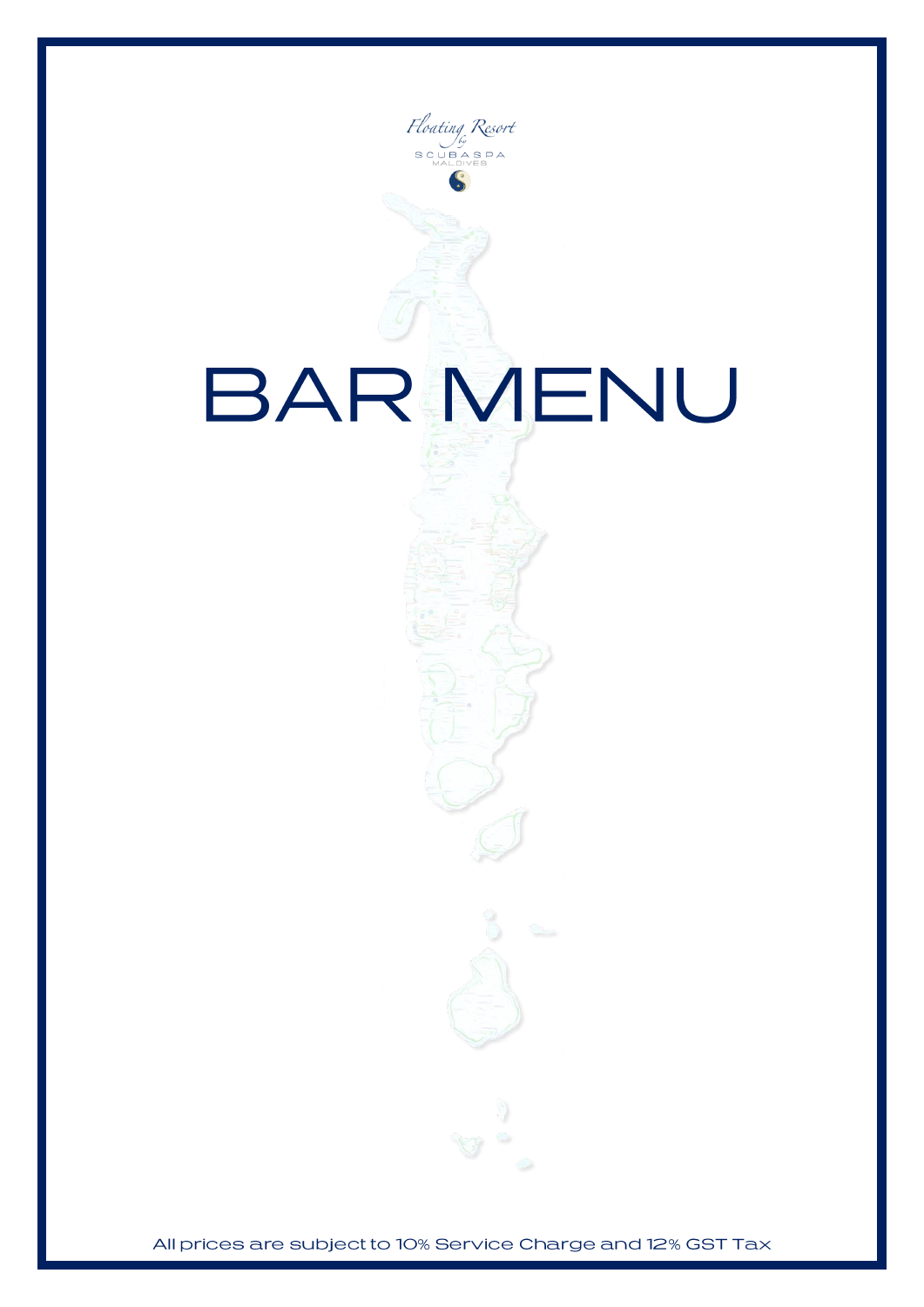#### 

**Cosmopolitan** 

Vodka, triple sec, Peach Schnapps, cranberry juice, orange juice

Pina Colada

Bacardi, Malibu, coconut cream and pineapple juice

Tequila Sunrise

Tequila, triple sec, orange juice, and grenadine syrup

**Mojito** White rum, brown sugar, lime juice, sparkling water and fresh mint

**Caipirinha** Cachaça, brown sugar and lime

Cuba Libre White rum, coke and lime

Margarita and Frozen Margarita Tequila, Triple Sec, Cointreau and lime juice

Sex on the Beach Vodka, Peach Schnapps, orange and cranberry juice

Long Island Ice Tea Powerful blend of five white liquors, lime and coke

Mai Tai White rum, dark rum, Apricot Brandy and fruit punch

Brandy Alexander Cognac and Crème de Cacao with cream

Gin Fizz Gin, sugar, lime juice and egg white



Planter's Punch White and dark rum, fruit punch

Arrack Punch Arrack, lime juice, orange juice, passion fruit cordial

All prices are subject to 10% Service Charge and 12% GST Tax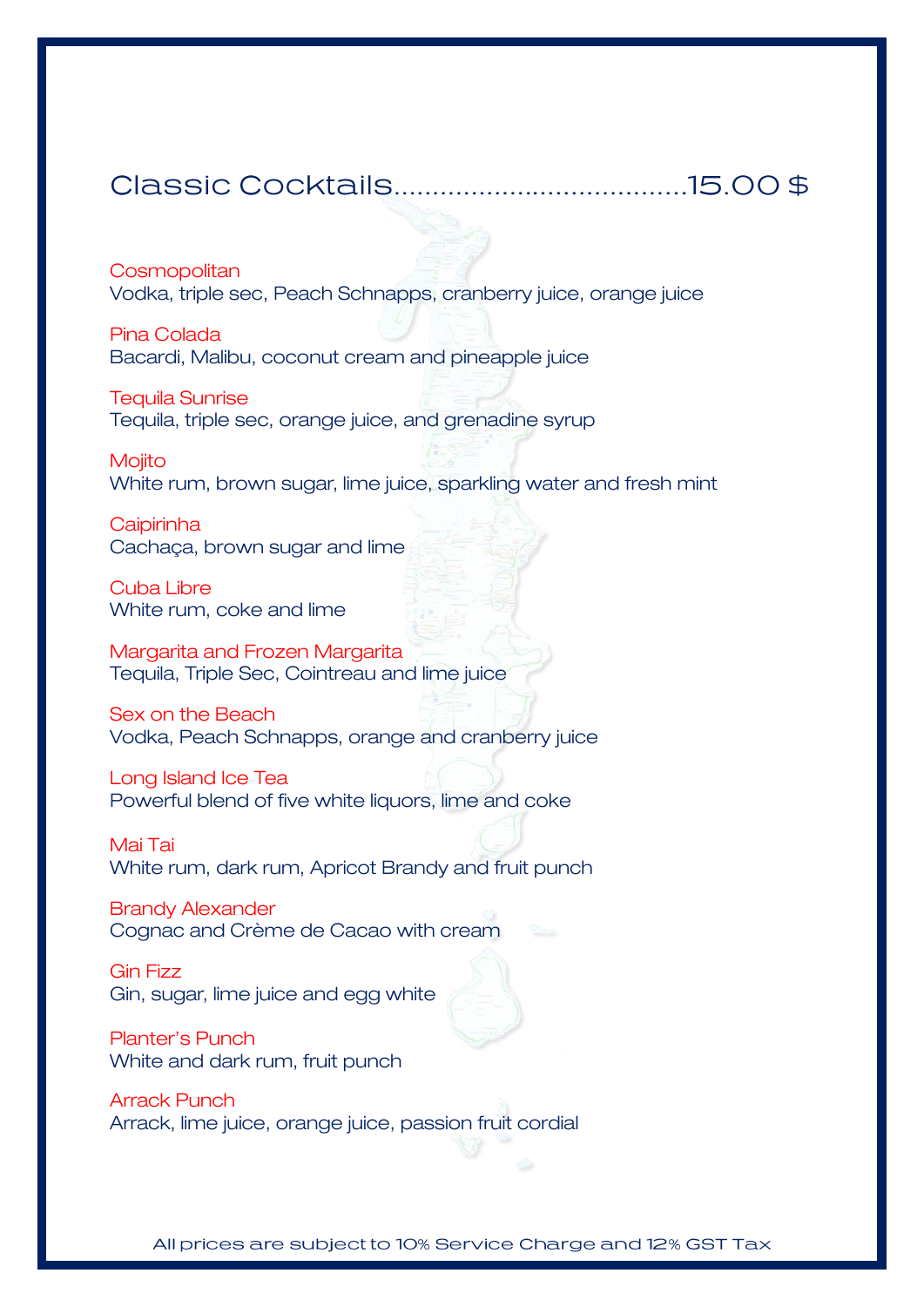#### 

#### Caipi Arrack

Arrack, fresh lime, mint, brown sugar

B-52 Baileys, Kahlua, Cointreau

Blue Job Bailey's, Kahlua, vodka and cream

Shark Attack Gin, Midori melon, coconut milk

Whiskey Sour Whiskey, lime juice, egg white, sugar syrup

Godmother Vodka, Amaretto

White Russian Vodka, Kahlua, milk

Singapore Sling Gin, Heering, Dom, Triple Sec, grenadine, pineapple juice, lime juice

Daiquiri selection Strawberry, mango, pineapple

**Negroni** Gin, Campari, Martini Rosso, soda water

French Connection Cognac, Amaretto

Golden Dream Galliano, Cointreau

Sea Breeze Vodka, cranberry juice, orange juice

Kamikaze Vodka, triple sec, lime juice

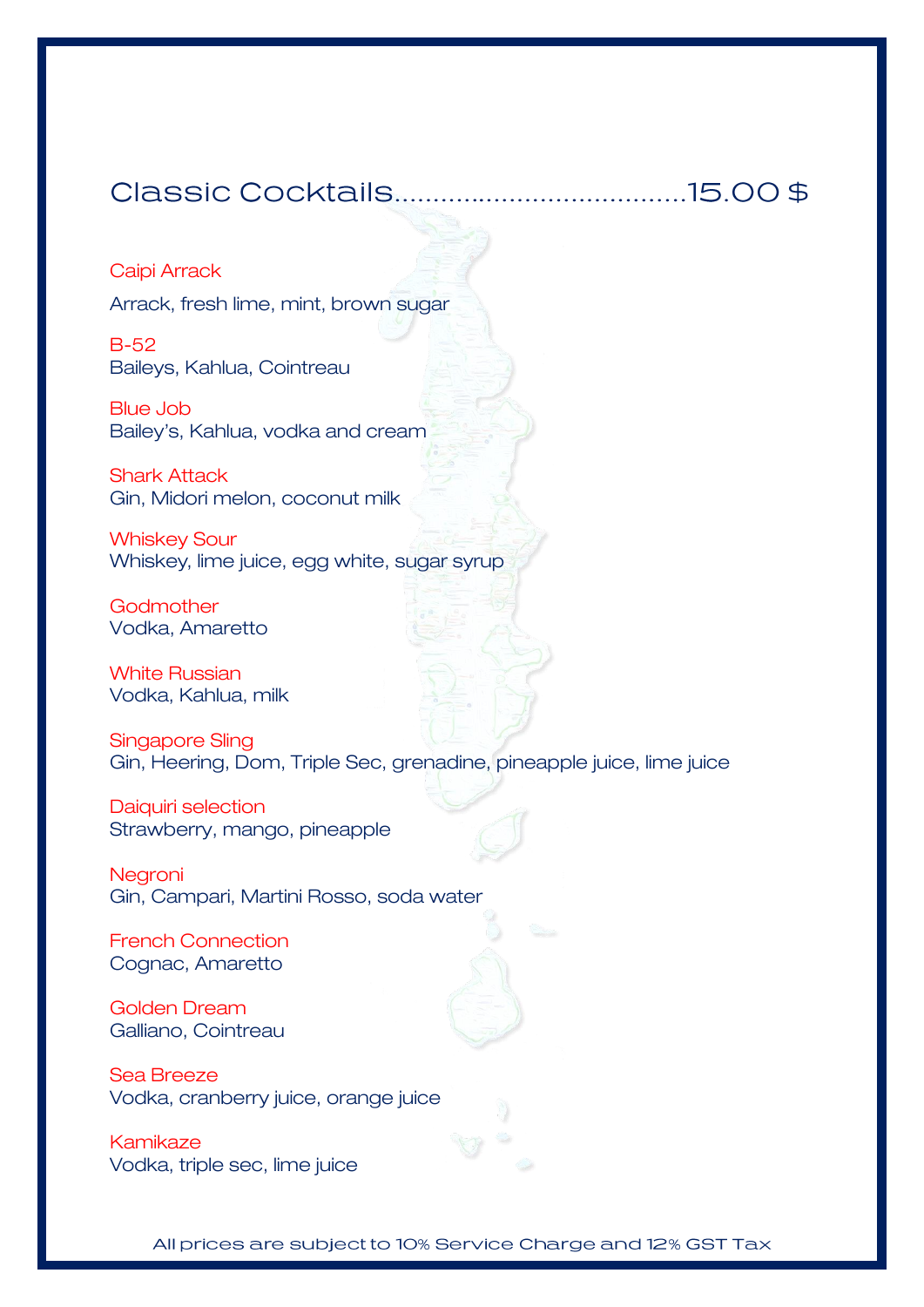## 

Hot Fudge Sundae

Vanilla Ice Cream, whipping cream, hot chocolate sauce, nuts

Pear Belle Helene Vanilla Ice Cream, poached pear, chocolate sauce, whipped cream, nuts

Peach Melba Vanilla Ice Cream, poached peach, raspberry sauce, whipped cream, nuts

Banana Split Trio of Ice Creams, banana, trio of sauces and condiments

#### **Aperitifs & Vermouth**

- 
- 
- 
- 
- 

Campari 50ml ….. 6.00 \$ Pimms No 1 50ml ….. 6.00 \$ Pernod 50ml ….. 6.00 \$ Ricard 50ml .... 6.00 \$ Martini Bianco 50ml ….. 6.00 \$ Martini Rosso 50ml ….. 6.00 \$ Martini Dry 50ml ….. 6.00 \$

## Cognac / Port

Late Bottled Vintage Colheita Port 2007 Hennessy V.S.O.P Martell V.S.O.P Medallion Martell Special Reserve Napoleon XO

| 50ml10.00\$ |  |
|-------------|--|
| 50ml15.00\$ |  |
| 50ml15.00\$ |  |
| 50ml19.00\$ |  |

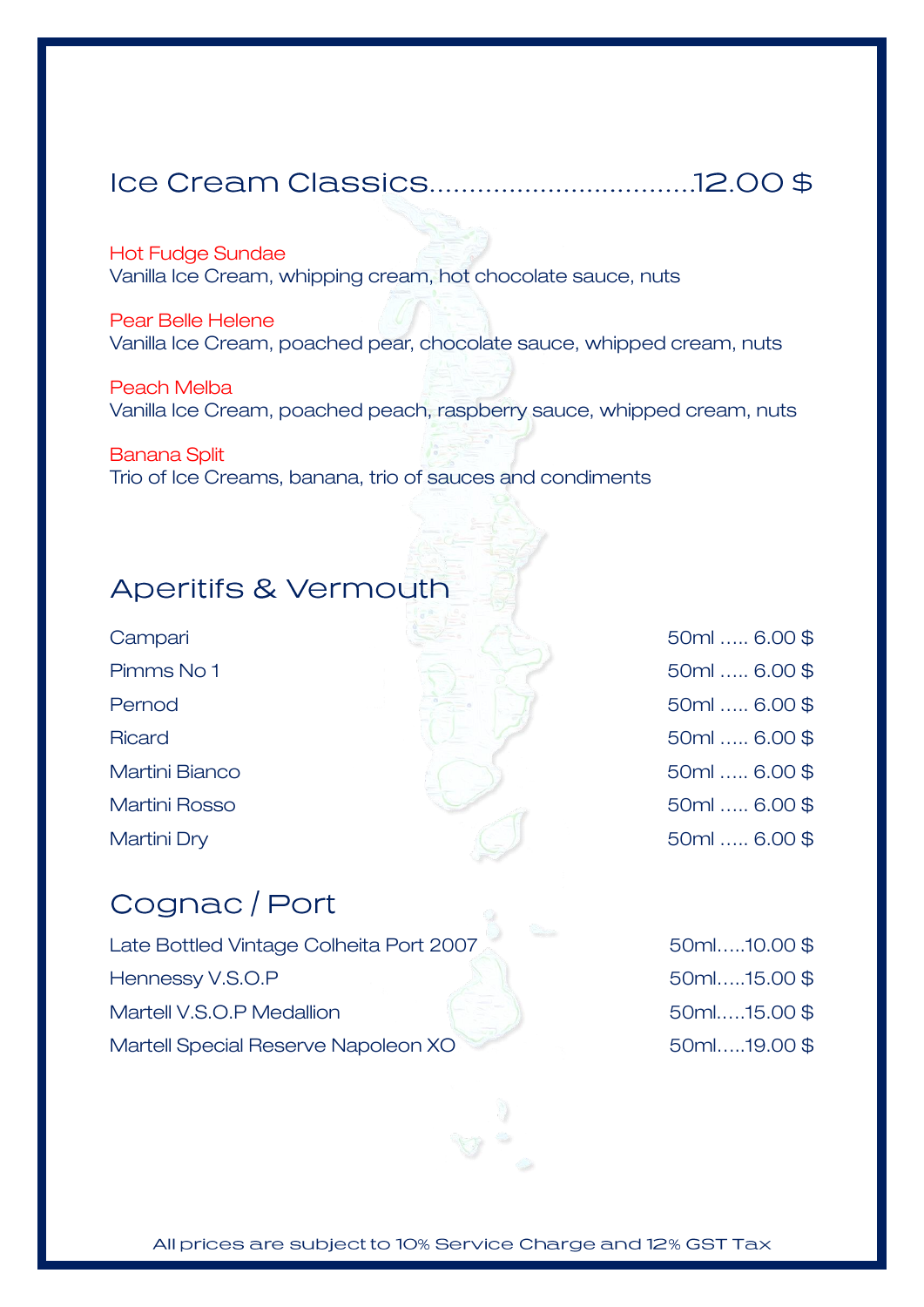#### **Spirits of the World**

Coconut Arrack 25ml ..... 5.00 \$ Cachaça 25ml ….. 5.00 \$ Jaegermeister 25ml ..... 5.00 \$ Limoncello di Capri 25ml ..... 6.00 \$ Wuliangye Yibin 25ml ..... 7.00 \$ Grappa Tradizionale 25ml ..... 7.00 \$

#### **Cordials & Liquors**

Blue Curacao 25ml ..... 5.00 \$ Cointreau 25ml ..... 5.00 \$ Archers Peach Schnapps 25ml ..... 5.00 \$ Cherry Brandy 25ml ..... 5.00 \$ Apricot Brandy 25ml ..... 5.00 \$ Heering Cherry 25ml ..... 5.00 \$ Crème de Cassis 25ml ..... 5.00 \$ Crème de Banana 25ml ..... 5.00 \$ Midori 25ml ..... 5.00 \$ Triple Sec 25ml ..... 5.00 \$ Tia Maria 25ml ..... 5.00 \$ Pimm's No. 1 25ml ..... 5.00 \$ Crème Coconut 25ml ..... 5.00 \$ Amaretto Disaronno 25ml ..... 6.00 \$ Sambuca Vaccari 25ml ..... 6.00 \$ Kahlua 25ml ..... 6.00 \$ Galliano 25ml ..... 6.00 \$ Grand Marnier 25ml ..... 7.00 \$ Baileys 50ml ..... 8.00 \$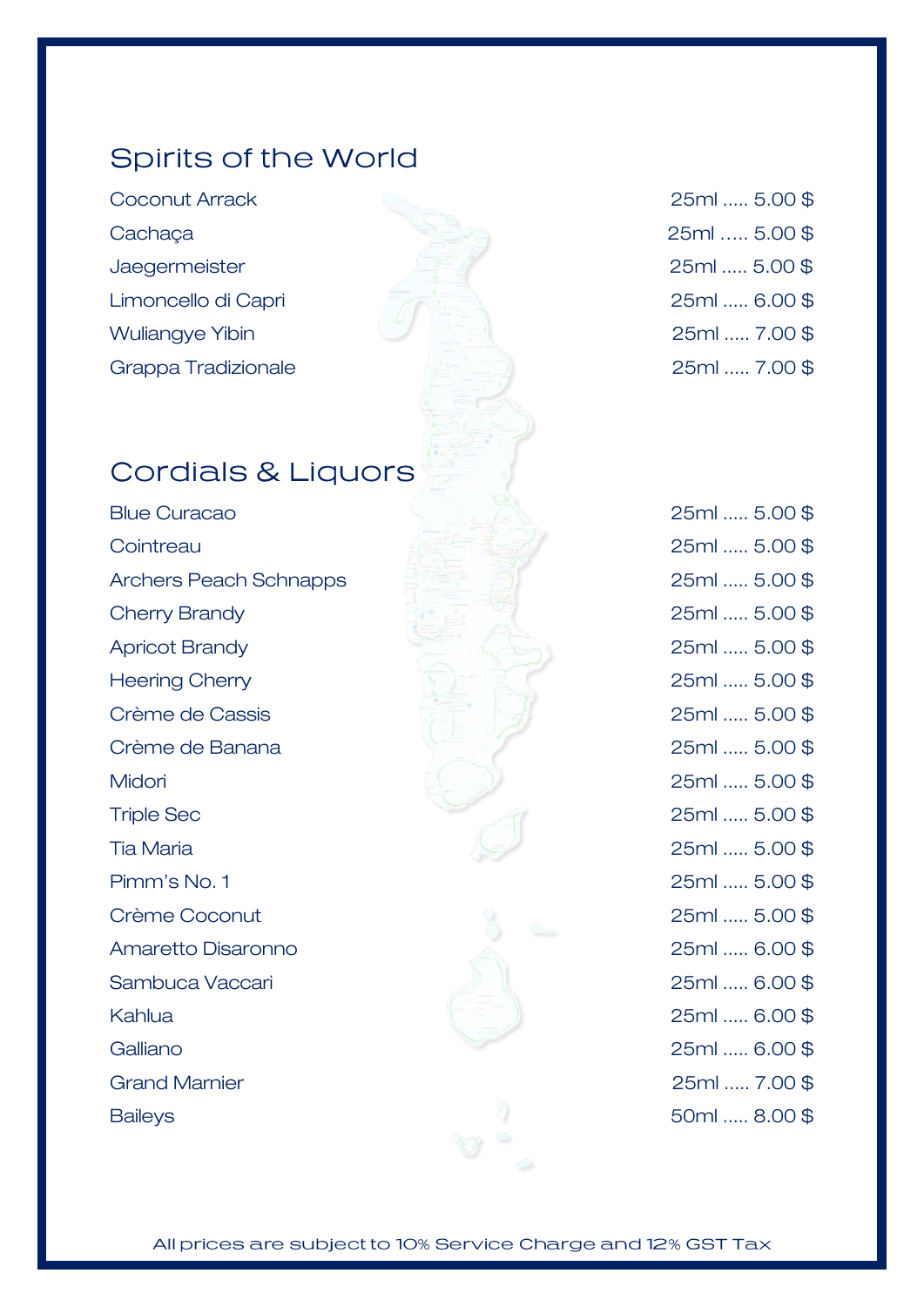#### Gin

Beefeater 25ml ….. 5.00 \$ Bombay Sapphire 25ml ..... 6.00 \$ Tanqueray 25ml ….. 6.00 \$ Hendrick's 25ml ….. 7.00 \$ Tanqueray No 10 'Citrus Burst' 25ml ….. 7.00 \$

#### Rum

Bacardi Carta Blanca Bacardi Dark Rum Captain Morgan Havana Club Myers 25ml ….. 6.00 \$ Zacapa 23 Solera

### Vodka

Russian Standard 25ml ….. 5.00 \$ Finlandia Cranberry 25ml ….. 5.00 \$ Absolut Blue 25ml ….. 5.00 \$ Smirnoff 25ml ….. 5.00 \$ Absolut Kurant 25ml ….. 5.00 \$ Zubrowka Bison Grass 25ml ….. 5.00 \$ Grey Goose 25ml ….. 8.00 \$ Belvedere 25ml ….. 8.00 \$ Chopin 25ml ….. 8.00 \$ Ketel One 25ml ….. 8.00 \$



| 25ml  5.00\$ |
|--------------|
| 25ml  5.00\$ |
| 25ml  5.00\$ |
| 25ml  5.00\$ |
| 25ml  6.00\$ |
| 25ml  6.00\$ |
| 25ml 15.00\$ |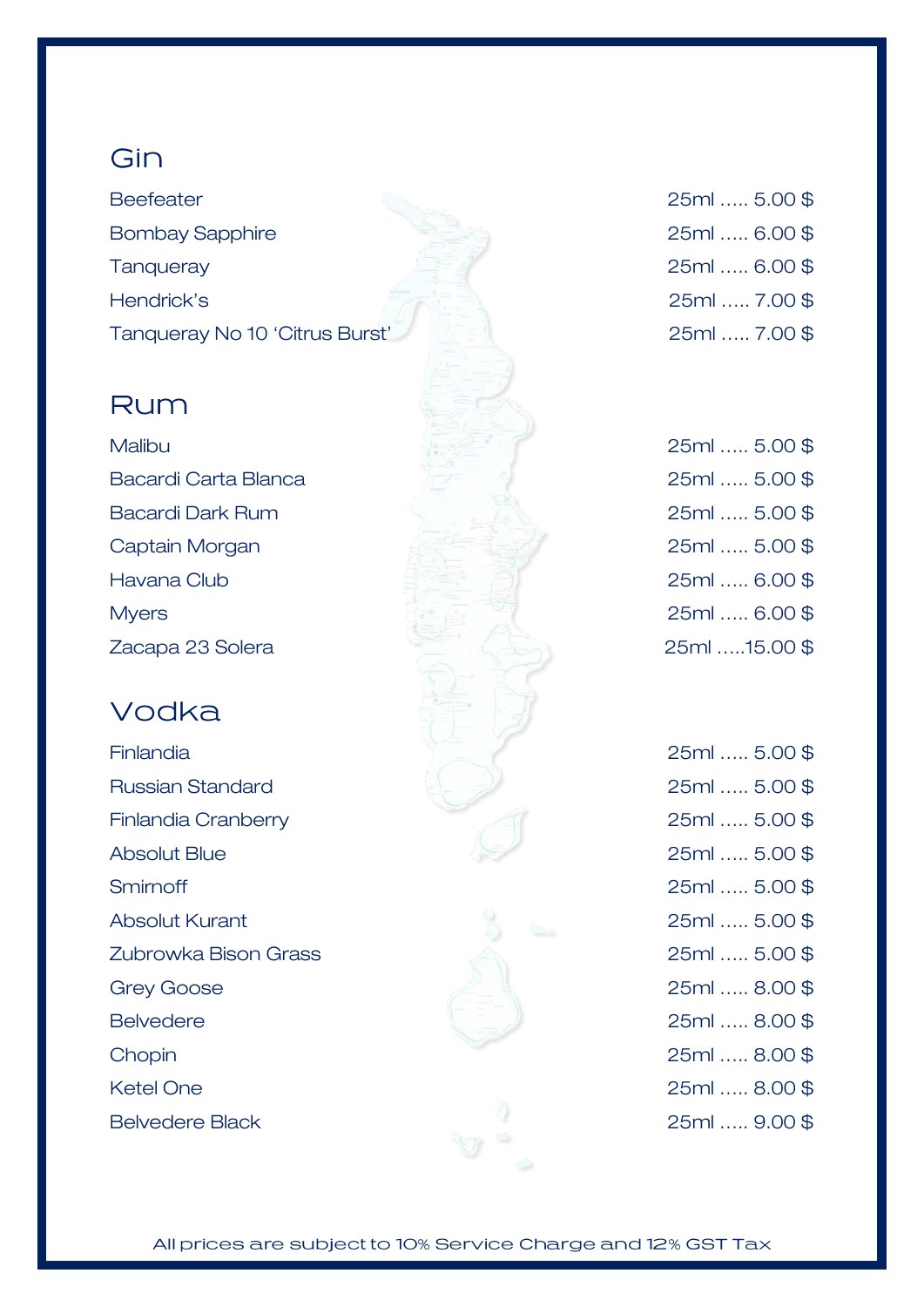#### **Tequila**

Jose Cuervo Silver Olmeca Silver Olmeca Gold Don Julio 25ml ….. 7.00 \$ Corallejo Beneva Mezcal De Agave

## Whiskey & Bourbon

Johnnie Walker Red Canadian Club Ballantine's Jameson 25ml ….. 6.00 \$ Jim Beam 25ml ….. 6.00 \$ Johnny Walker Black Label 12 Years Old Jim Beam Black Edition Triple Aged Jack Daniels Chivas Regal 12 Years Old Glenmorangie Single Malt Glenfiddich Single Malt 12 Years Old Glenlivet Single Malt 12 Years Old Akashi White Oak Tallisker Single Malt 12 Years Old Lagavulin Islay Single Malt 16 Years Old

#### Sake

Hakutsuru Sho-Une Junmai, Hakutsuru Dry/Sec Superior Junmai Ginjo Fukuju Awasaki Sparkling Sake

| 25ml  5.00 \$ |  |
|---------------|--|
| 25ml  5.00 \$ |  |
| 25ml  5.00\$  |  |
| 25ml  7.00\$  |  |
| 25ml  7.00\$  |  |
| 25ml  7.00\$  |  |

| 25ml | 5.00 \$           |
|------|-------------------|
| 25ml | 5.00 \$           |
| 25ml | 5.00 \$           |
| 25ml | 6.00\$            |
| 25ml | 6.00 \$           |
| 25ml | $\ldots$ 7.00\$   |
| 25ml | $\ldots$ . 7.00\$ |
| 25ml | , 7.00 \$         |
|      | 25ml  9.00\$      |
|      | 50ml  22.00\$     |
|      | 50ml  22.00\$     |
|      | 50ml  22.00\$     |
|      | 50ml  22.00\$     |
|      | 50ml  25.00 \$    |
|      | 50ml  30.00 \$    |

| 25ml  5.00\$ |  |
|--------------|--|
| 25ml  6.00\$ |  |
| 25ml  7.00\$ |  |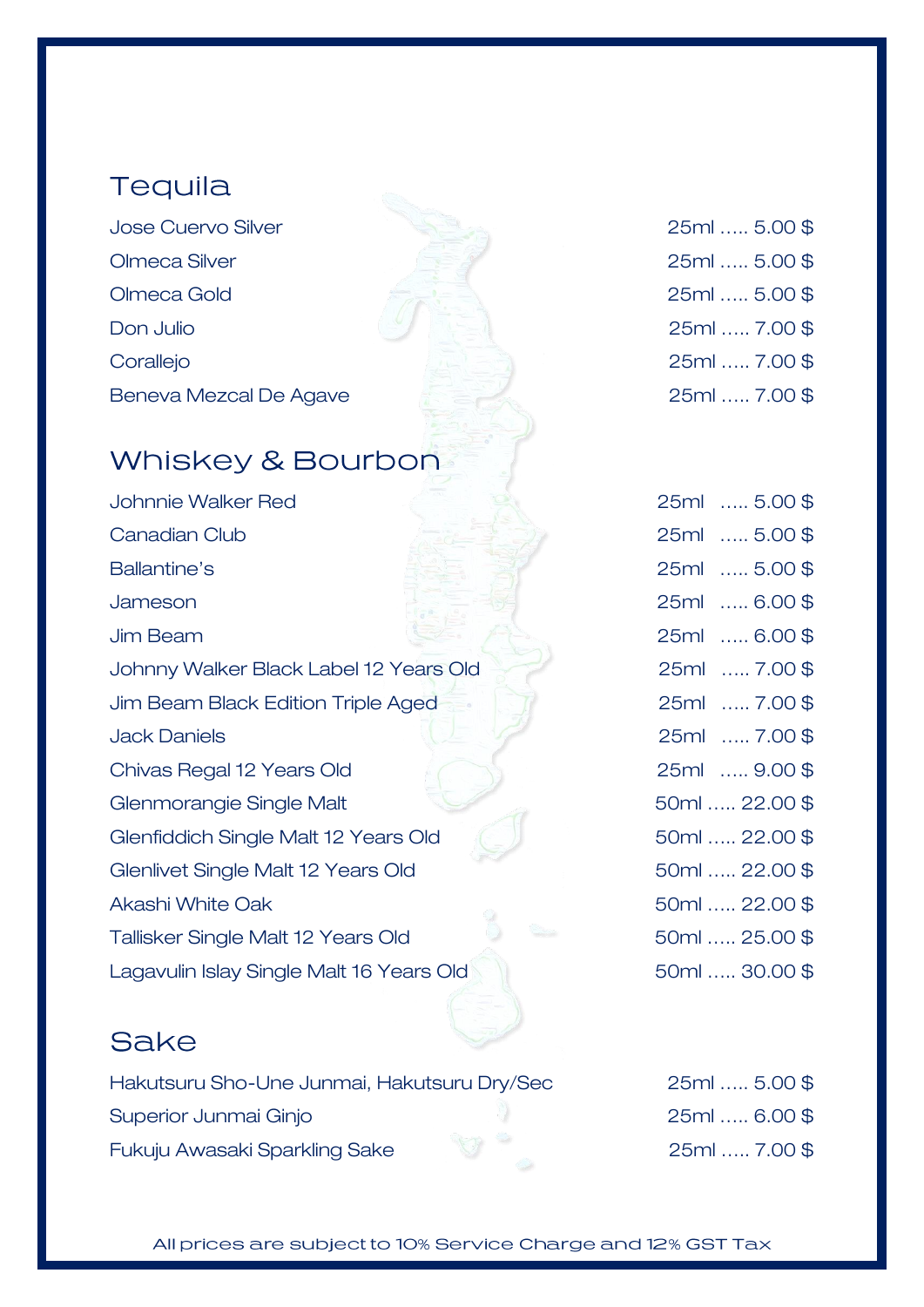#### **House Wines**

#### **Beers**

San Miguel Draught small glass  $\frac{1}{2}$  330ml ..... 6.00 \$ San Miguel Draught pint 500ml ..... 9.00 \$ Heineken 330ml ….. 6.00 \$ Savannah Dry Cider 330ml ….. 7.00 \$ Sol 330ml ..... 8.00 \$ Corona 330ml ….. 8.00 \$ Erdinger Weißbier, Erdinger Dunkel 500ml ..... 10.00 \$

# Soft Drinks

Coca Cola, Diet Coke, Fanta, Sprite Schweppes Tonic Water, Soda Water, Ginger Ale Schweppes Bitter Lemon Bundaberg Ginger Beer, Apple Cider, Lemonade

#### **Energy Drink**

## **Mineral Water**

Evian Water Fiji Water Perrier Sparkling Water Perrier Sparkling Water San Pellegrino Sparkling Water

| 300ml  5.00 \$ |  |
|----------------|--|
| 300ml  5.00 \$ |  |
| 300ml  5.00 \$ |  |
| 375ml  8.00\$  |  |



Red Bull 250ml ….. 8.00 \$

| 330ml  5.00\$   |  |
|-----------------|--|
| 500ml  5.00 \$  |  |
| 330ml  6.00\$   |  |
| 750ml  10.00 \$ |  |
| 750ml  10.00 \$ |  |
|                 |  |

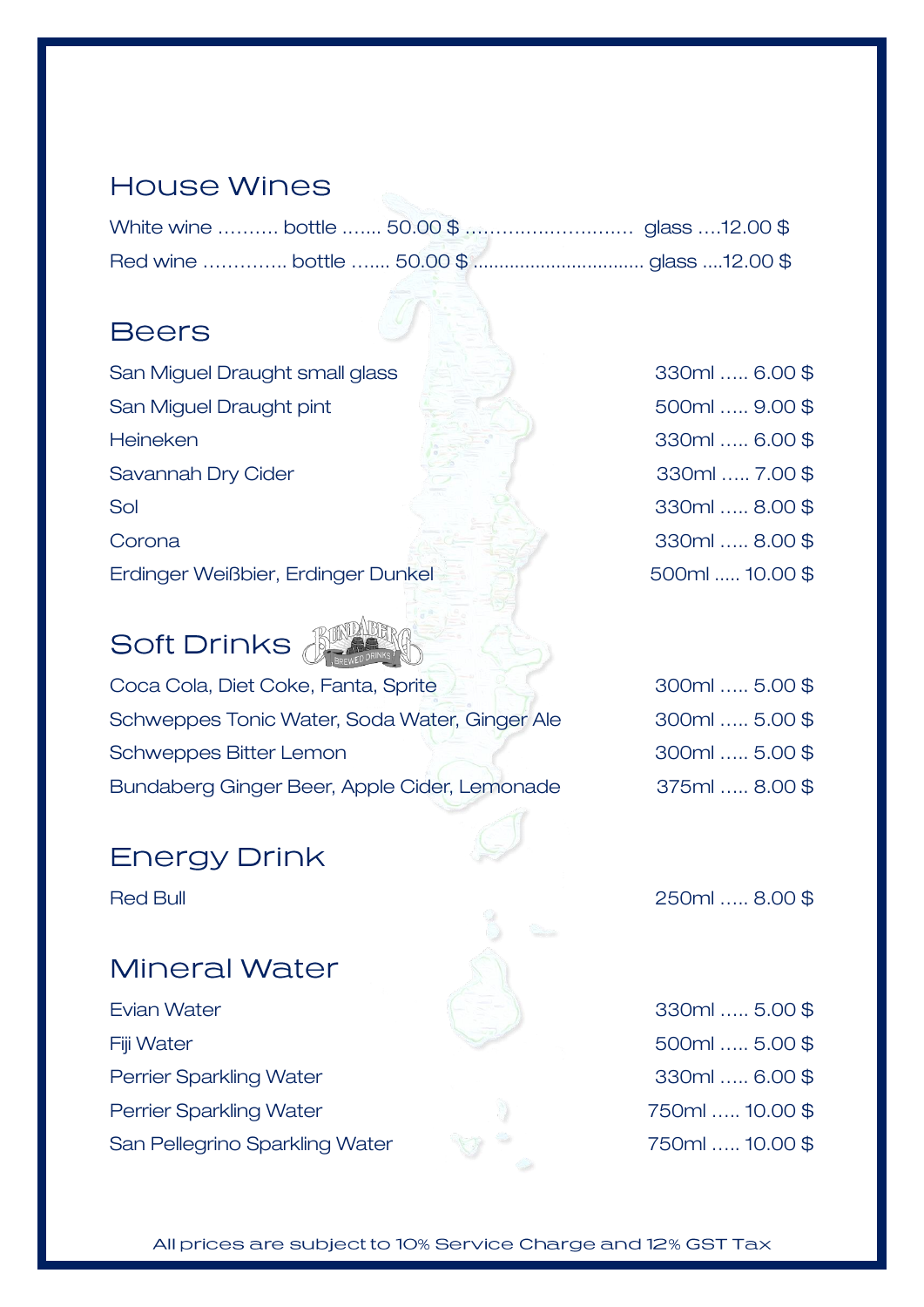

#### COFFEE SELECTION

'Santhi' - blend of Colombian and Brazilian finest 100% arabica beans

| <b>HOT</b>                                                                      |           |
|---------------------------------------------------------------------------------|-----------|
| Espresso and Espresso Macchiato                                                 | $5.00$ \$ |
| A shot of espresso marked with milk                                             |           |
| Cappuccino                                                                      | $6.00$ \$ |
| Double shot of espresso finished with foamed milk, dusted with chocolate powder |           |
| Cafe Latte                                                                      | $6.00$ \$ |
| espresso finished with steamed creamy milk                                      |           |
| Cafe Mocha                                                                      | $6.00$ \$ |
| Double shot of espresso blended with chocolate powder, finished as a cappuccino |           |
| <b>Irish Coffee</b>                                                             | 15.00\$   |
|                                                                                 |           |
| <b>COLD</b>                                                                     |           |
| Ice Americano                                                                   | $6.00$ \$ |
| Espresso floated on top of cold water and ice                                   |           |
| Ice Mocha                                                                       | $7.00$ \$ |
| Ice cream with milk, topped with chocolate syrup and a shot of espresso         |           |
| Affogato                                                                        | 7.00\$    |
| A scoop of vanilla ice cream topped with a shot of espresso                     |           |
| Ice Latte with whipped cream                                                    | 7.00\$    |
|                                                                                 |           |
| <b>Local Specialty</b>                                                          |           |
| Kurumba / Fresh Coconut Juice                                                   | $7.00$ \$ |
|                                                                                 |           |